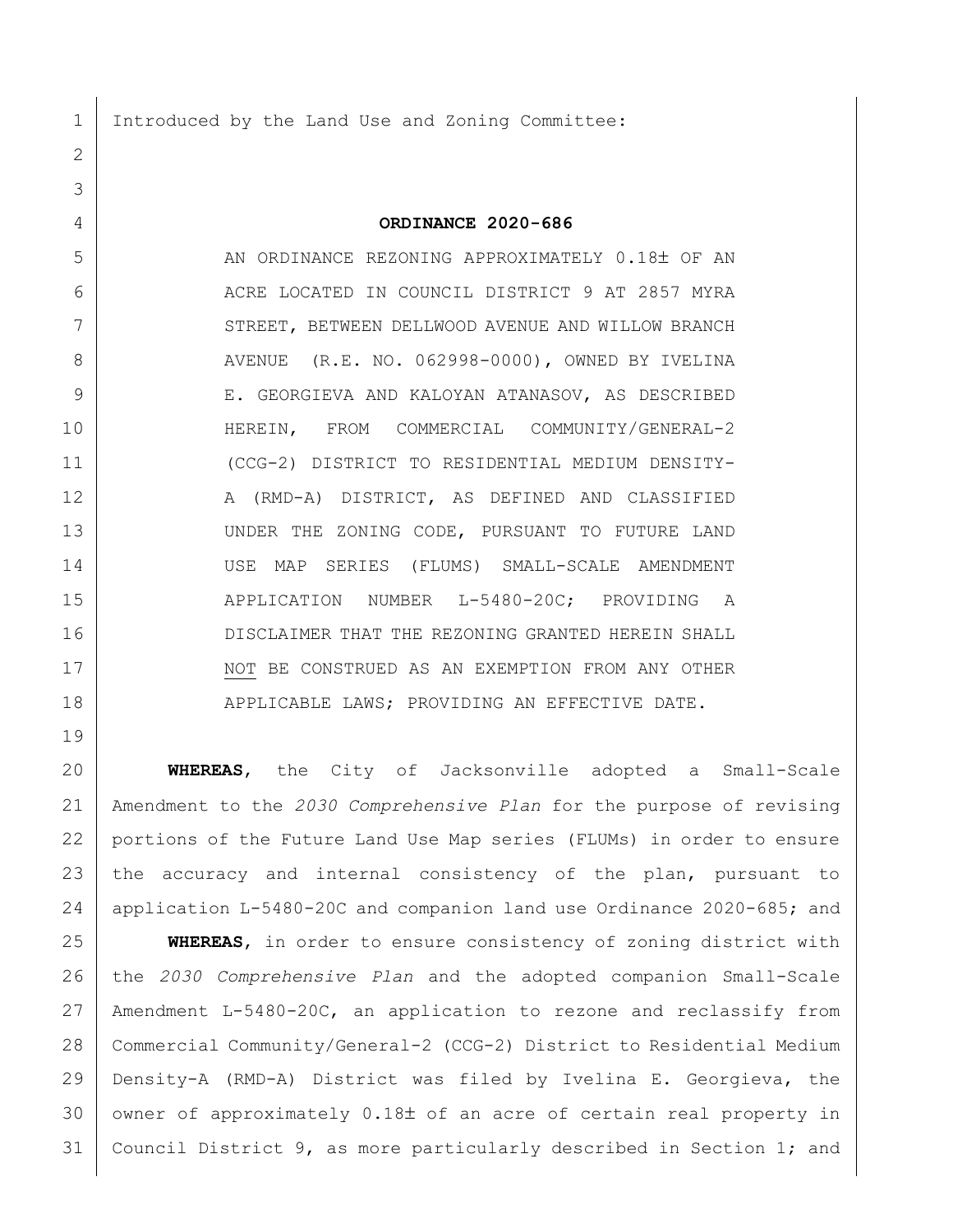**WHEREAS**, the Planning and Development Department, in order to ensure consistency of this zoning district with the *2030 Comprehensive Plan*, has considered the rezoning and has rendered an advisory opinion; and

 **WHEREAS**, the Planning Commission has considered the application 6 and has rendered an advisory opinion; and

 **WHEREAS**, the Land Use and Zoning (LUZ) Committee, after due notice, held a public hearing and made its recommendation to the 9 Council; and

 **WHEREAS**, the City Council, after due notice, held a public 11 | hearing, and taking into consideration the above recommendations as well as all oral and written comments received during the public hearings, the Council finds that such rezoning is consistent with the *2030 Comprehensive Plan* adopted under the comprehensive planning 15 ordinance for future development of the City of Jacksonville; now, therefore

**BE IT ORDAINED** by the Council of the City of Jacksonville:

 **Section 1. Subject Property Location and Description.** The 19 | approximately  $0.18\pm$  of an acre (R.E. No. 062998-0000) is located in Council District 9 at 2857 Myra Street, between Dellwood Avenue and Willow Branch Avenue, as more particularly described in **Exhibit 1**, dated October 26, 2020, and graphically depicted in **Exhibit 2**, both 23 of which are **attached hereto** and incorporated herein by this reference (Subject Property).

 **Section 2. Owner and Applicant Description.** The Subject Property is owned by Ivelina E. Georgieva and Kaloyan Atanasov. The 27 applicant is the owner, Ivelina E. Georgieva, 4401 Sepulveda Boulevard #302, Sherman Oaks, California 91403; (562) 310-0495.

 **Section 3. Property Rezoned.** The Subject Property, pursuant to adopted companion Small-Scale Amendment Application L-5480-20C, is hereby rezoned and reclassified from Commercial

 $- 2 -$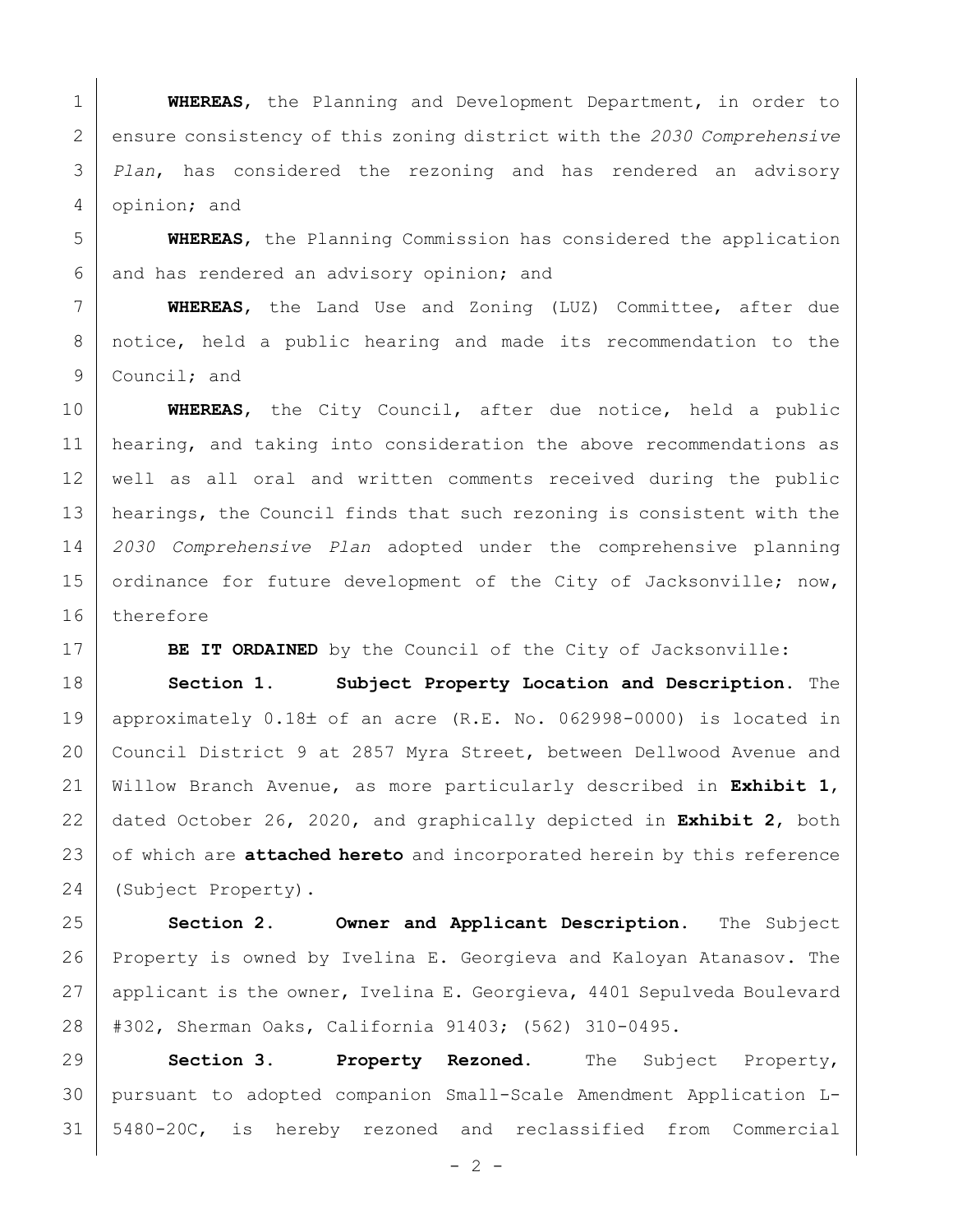Community/General-2 (CCG-2) District to Residential Medium Density-A (RMD-A) District.

 **Section 4. Contingency.** This rezoning shall not become effective until 31 days after adoption of the companion Small-Scale Amendment; and further provided that if the companion Small-Scale 6 | Amendment is challenged by the state land planning agency, this 7 rezoning shall not become effective until the state land planning 8 | agency or the Administration Commission issues a final order determining the companion Small-Scale Amendment is in compliance with Chapter 163, *Florida Statutes.*

 **Section 5. Disclaimer.** The rezoning granted herein 12 | shall not be construed as an exemption from any other applicable 13 | local, state, or federal laws, requiations, requirements, permits or 14 | approvals. All other applicable local, state or federal permits or approvals shall be obtained before commencement of the development 16 or use and issuance of this rezoning is based upon acknowledgement, 17 | representation and confirmation made by the applicant(s), owner(s), developer(s) and/or any authorized agent(s) or designee(s) that the 19 subject business, development and/or use will be operated in strict compliance with all laws. Issuance of this rezoning does **not** approve, promote or condone any practice or act that is prohibited or 22 restricted by any federal, state or local laws.

 **Section 6. Effective Date.** The enactment of this Ordinance shall be deemed to constitute a quasi-judicial action of the City Council and shall become effective upon signature by the Council 26 President and the Council Secretary.

- 
- 
- 
- 
-